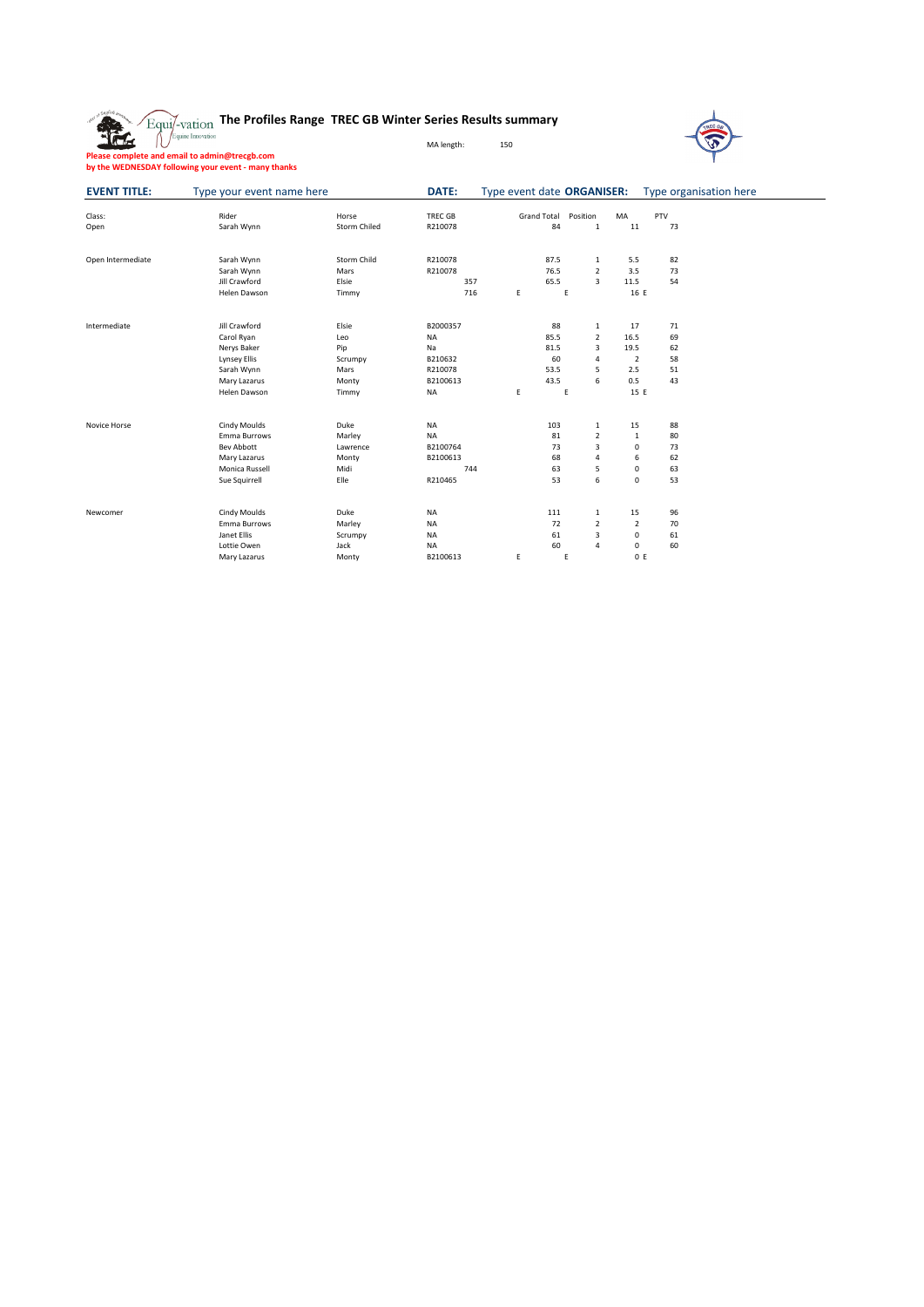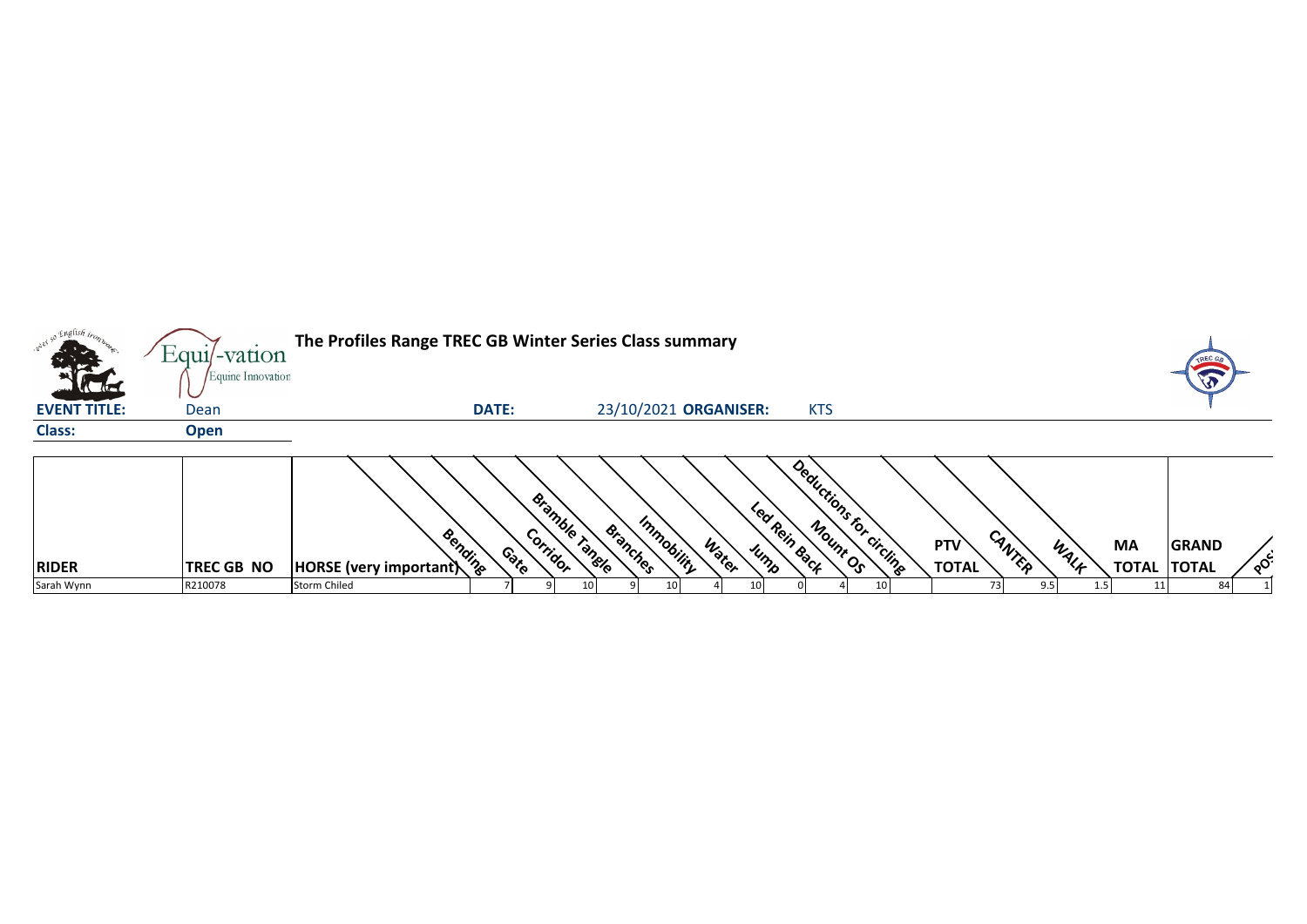|                                     | Equi/-vation<br>Equine Innovation | The Profiles Range TREC GB Winter Series Class summary |                 |                 |          |           |             |                       |               |                 |                         |                     |        |      |                          | TREC GB      |            |
|-------------------------------------|-----------------------------------|--------------------------------------------------------|-----------------|-----------------|----------|-----------|-------------|-----------------------|---------------|-----------------|-------------------------|---------------------|--------|------|--------------------------|--------------|------------|
| <b>ACTES</b><br><b>EVENT TITLE:</b> | Dean                              |                                                        | <b>DATE:</b>    |                 |          |           |             | 23/10/2021 ORGANISER: |               | <b>KTS</b>      |                         |                     |        |      |                          |              |            |
| <b>Class:</b>                       | <b>Open Intermediate</b>          |                                                        |                 |                 |          |           |             |                       |               |                 |                         |                     |        |      |                          |              |            |
| <b>RIDER</b>                        | <b>TREC GB NO</b>                 | <b>EVALUATION</b><br>HORSE (very important)            | Water<br>Contro | S Bend          | Branches | Nect Rein | Road Closed | Rein Back             | <b>Bridge</b> |                 | Deductions for circuits | PTV<br><b>TOTAL</b> | CANTER | WALK | MA<br><b>TOTAL TOTAL</b> | <b>GRAND</b> | <b>OCC</b> |
| Sarah Wynn                          | R210078                           | <b>Storm Child</b>                                     |                 |                 |          | 10        | 10          | 10                    |               | 10 <sub>1</sub> | 10                      | 82                  | 5.5    |      | 5.5                      | 87.5         |            |
| Sarah Wynn                          | R210078                           | Mars                                                   |                 | 10 <sub>1</sub> |          |           | 10          |                       |               |                 |                         | 73                  |        | 3.5  | 3.5                      | 76.5         |            |
| Jill Crawford                       |                                   | 357 Elsie                                              |                 |                 |          |           | 10          |                       |               | 10              | 10                      | 54                  | 7.5    |      | 11.5                     | 65.5         |            |
| Helen Dawson                        |                                   | 716 Timmy                                              |                 | 10              |          |           |             |                       |               | 10 <sub>1</sub> | 10                      |                     | 15     |      | 16 E                     |              |            |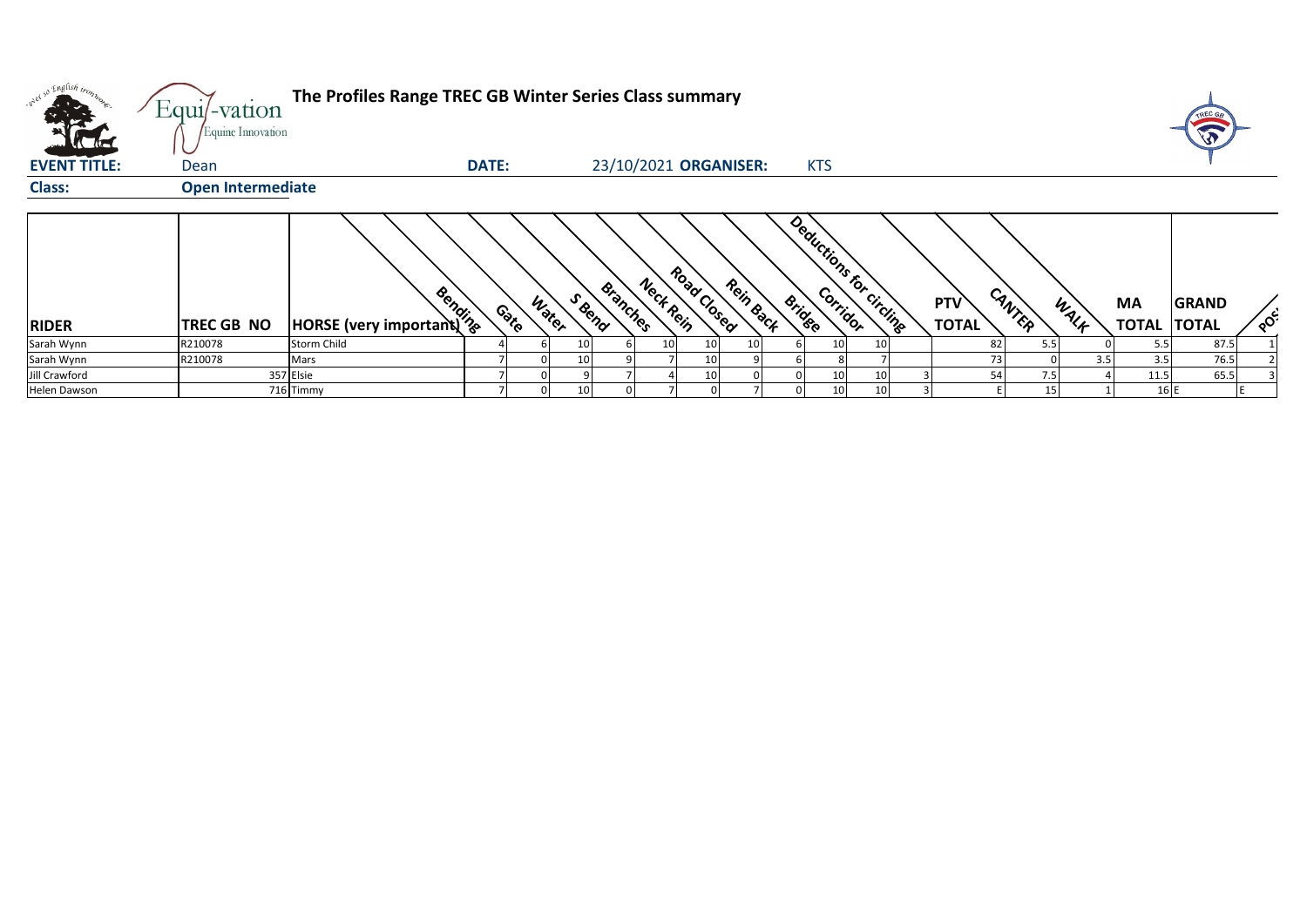| over so English bon- | Equi/-vation<br>Equine Innovation | The Profiles Range TREC GB Winter Series Class summary |              |              |           |                              |          |                       |         |                         |    |                            |                |      |      |                                 | TREC G       |                                      |
|----------------------|-----------------------------------|--------------------------------------------------------|--------------|--------------|-----------|------------------------------|----------|-----------------------|---------|-------------------------|----|----------------------------|----------------|------|------|---------------------------------|--------------|--------------------------------------|
| <b>EVENT TITLE:</b>  | Dean                              |                                                        | <b>DATE:</b> |              |           |                              |          | 23/10/2021 ORGANISER: |         | <b>KTS</b>              |    |                            |                |      |      |                                 |              |                                      |
| <b>Class:</b>        | <b>Intermediate</b>               |                                                        |              |              |           |                              |          |                       |         |                         |    |                            |                |      |      |                                 |              |                                      |
| <b>RIDER</b>         | <b>TREC GB NO</b>                 | <b>HORSE</b> (very important)                          |              | Ticket Punch | Rein Back | Neck Rein<br><b>Branches</b> | Corridor | Jump                  | L Seena | Deductions for circling |    | <b>PTV</b><br><b>TOTAL</b> | CANTER         |      | WALF | <b>MA</b><br><b>TOTAL TOTAL</b> | <b>GRAND</b> | POSITION<br>$\overline{\phantom{a}}$ |
| Jill Crawford        | B2000357                          | Elsie                                                  |              |              |           |                              |          |                       |         |                         |    |                            | 71             | 13   |      | 17                              | 88           |                                      |
| Carol Ryan           | ΝA                                | Leo                                                    |              | 10           |           |                              |          |                       |         |                         |    |                            | 69             | 15   | 1.5  | 16.5                            | 85.5         |                                      |
| Nerys Baker          | Na                                | Pin                                                    |              |              |           |                              |          |                       |         |                         |    |                            | 62             | 15   | 4.5  | 19.5                            | 81.5         |                                      |
| Lynsey Ellis         | B210632                           | Scrumpy                                                |              |              | 10        | 10                           |          |                       |         |                         | 10 |                            | 58             |      |      |                                 | 60           |                                      |
| Sarah Wynn           | R210078                           | Mars                                                   |              |              | 10        | 10                           |          |                       |         |                         | 10 |                            | 51             |      | 2.5  | 2.5                             | 53.5         |                                      |
| Mary Lazarus         | B2100613                          | Monty                                                  | 10           |              |           |                              |          |                       |         | 10                      |    |                            | 4 <sup>5</sup> | 0.5  |      | 0.5                             | 43.5         |                                      |
| Helen Dawson         | ΝA                                | Timmy                                                  |              |              | 10        |                              |          |                       |         | 10                      | 10 |                            |                | 12.5 | 2.5  | 15 E                            |              |                                      |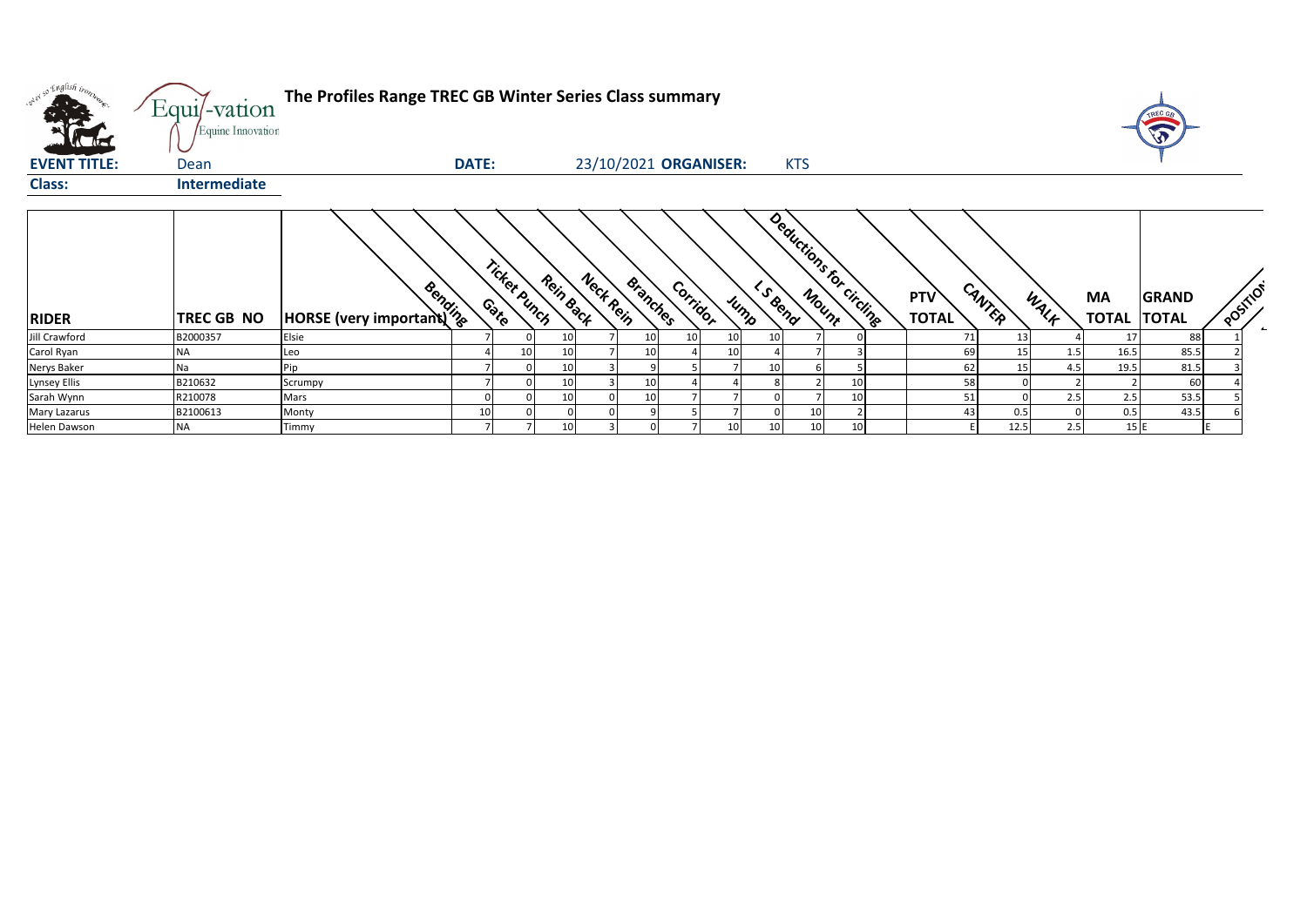| what so English trong | Equi/-vation<br>Equine Innovation | The Profiles Range TREC GB Winter Series Class summary |                 |                 |           |          |            |                       |        |            |            |                         |                            |        |      |                                 | TREC G <sub>6</sub><br>$\sqrt{3}$ |          |  |
|-----------------------|-----------------------------------|--------------------------------------------------------|-----------------|-----------------|-----------|----------|------------|-----------------------|--------|------------|------------|-------------------------|----------------------------|--------|------|---------------------------------|-----------------------------------|----------|--|
| <b>EVENT TITLE:</b>   | Dean                              |                                                        | <b>DATE:</b>    |                 |           |          |            | 23/10/2021 ORGANISER: |        |            | <b>KTS</b> |                         |                            |        |      |                                 |                                   |          |  |
| <b>Class:</b>         | <b>Novice Horse</b>               |                                                        |                 |                 |           |          |            |                       |        |            |            |                         |                            |        |      |                                 |                                   |          |  |
| <b>RIDER</b>          | <b>TREC GB NO</b>                 | Bending<br><b>HORSE</b> (very important)               | Ticket Punch    | Nect Rein       | Rein Back | Corridor | Immobility | Jump                  | S Bend | Led Bridge |            | Deductions for circuits | <b>PTV</b><br><b>TOTAL</b> | CANTER | WALK | <b>MA</b><br><b>TOTAL TOTAL</b> | <b>GRAND</b>                      | POSITION |  |
| <b>Cindy Moulds</b>   | <b>NA</b>                         | Duke                                                   | 10 <sup>1</sup> |                 |           |          |            | 10                    |        |            | 10         |                         | 88                         | 15     |      | 15                              | 103                               |          |  |
| Emma Burrows          | <b>NA</b>                         | Marley                                                 |                 | 10              |           |          |            | 10                    | 10     |            | 10         |                         | 80                         |        |      |                                 | 81                                |          |  |
| <b>Bev Abbott</b>     | B2100764                          | Lawrence                                               | 10 <sup>1</sup> |                 |           |          |            | 10                    |        | 10         |            |                         |                            |        |      |                                 | 73                                |          |  |
| Mary Lazarus          | B2100613                          | Monty                                                  |                 |                 |           |          |            | 10                    | 10     |            |            |                         | 62                         |        |      |                                 | 68                                |          |  |
| Monica Russell        |                                   | 744 Midi                                               |                 | 10 <sup>1</sup> |           |          |            |                       |        |            |            |                         | 63                         |        |      |                                 | 63                                |          |  |
| Sue Squirrell         | R210465                           | Elle                                                   |                 |                 |           |          |            |                       |        |            | 10         |                         | 53                         |        |      |                                 | 53                                |          |  |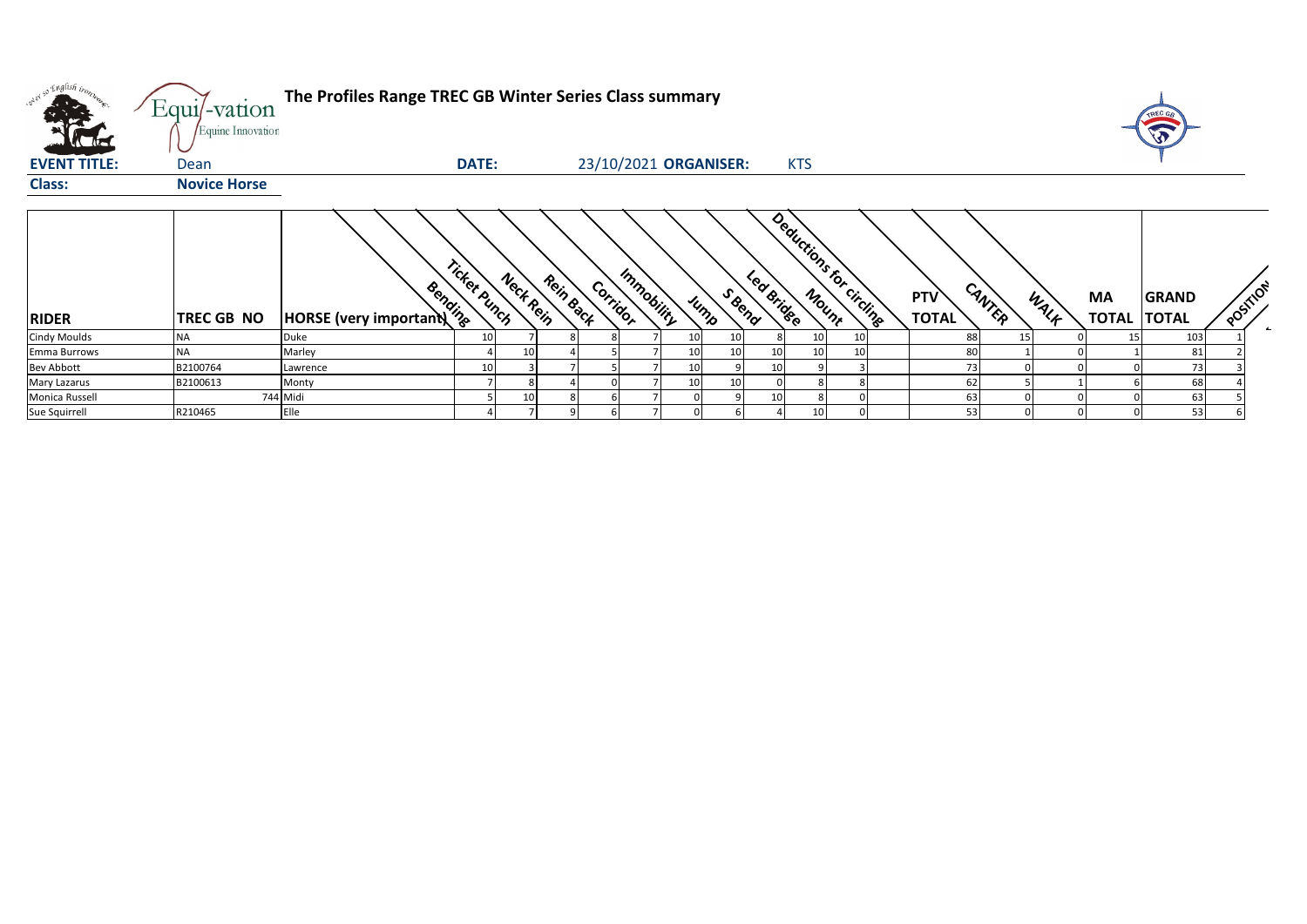|                     | Equi/-vation<br>Equine Innovation | The Profiles Range TREC GB Winter Series Class summary |              |           |               |                       |                            |           |                          |                                       |                                                   |
|---------------------|-----------------------------------|--------------------------------------------------------|--------------|-----------|---------------|-----------------------|----------------------------|-----------|--------------------------|---------------------------------------|---------------------------------------------------|
| <b>CALLED</b>       |                                   |                                                        | <b>DATE:</b> |           |               |                       |                            |           |                          |                                       |                                                   |
| <b>EVENT TITLE:</b> | Dean                              |                                                        |              |           |               | 23/10/2021 ORGANISER: |                            |           | <b>KTS</b>               |                                       |                                                   |
| <b>Class:</b>       | <b>Newcomer</b>                   |                                                        |              |           |               |                       |                            |           |                          |                                       |                                                   |
|                     |                                   |                                                        |              |           |               |                       |                            |           |                          |                                       |                                                   |
| <b>RIDER</b>        | <b>TREC GB NO</b>                 | Bendine<br><b>HORSE</b> (very important)               | Corridor     | Neck Rein | <b>Bridge</b> | S Beno<br>Jump        | Ticket Punch<br>Immobility | Rein Back | Deductions for circlines | CANTER<br>WALK<br>PTV<br><b>TOTAL</b> | <b>MA</b><br>GRAND<br>POSIT<br><b>TOTAL TOTAL</b> |
| <b>Cindy Moulds</b> | NA                                | Duke                                                   | 10           | 10        | 10            | 8                     | 10                         | 10        | 10 <sub>1</sub>          | 96                                    | 111<br>15                                         |
| <b>Emma Burrows</b> | ΝA                                | Marley                                                 |              | 10        |               |                       | 10                         |           | 10 <sub>1</sub>          | 70                                    | 72                                                |
| Janet Ellis         | NA                                | Scrumpy                                                |              |           | 10            |                       |                            |           | 10                       | 61                                    | 61                                                |
| Lottie Owen         | NA                                | Jack                                                   |              |           |               |                       |                            |           | 10                       | 60                                    | 60                                                |
| Mary Lazarus        | B2100613                          | Monty                                                  |              |           |               |                       |                            |           |                          |                                       |                                                   |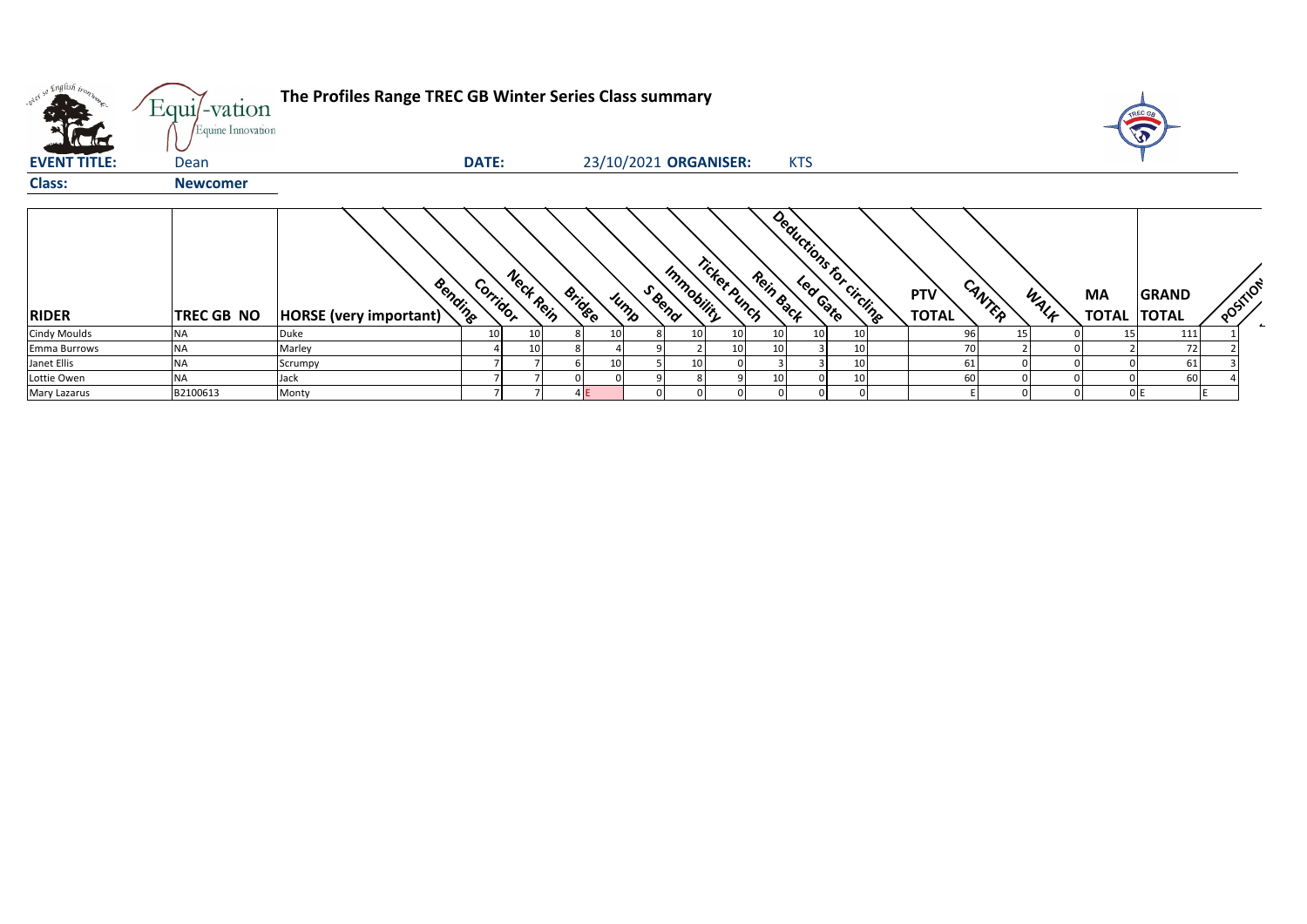| TREC GA             |                | <b>TREC GB Winter Series Class summary</b> |                    |                       |                       |           |       |            |        |            |                         |                            |        |      | $\sqrt{3}$                      |       |          |  |
|---------------------|----------------|--------------------------------------------|--------------------|-----------------------|-----------------------|-----------|-------|------------|--------|------------|-------------------------|----------------------------|--------|------|---------------------------------|-------|----------|--|
| <b>EVENT TITLE:</b> | Dean           |                                            | <b>DATE:</b>       |                       | 23/10/2021 ORGANISER: |           |       |            |        | <b>KTS</b> |                         |                            |        |      |                                 |       |          |  |
| <b>Class:</b>       | <b>In Hand</b> |                                            |                    |                       |                       |           |       |            |        |            |                         |                            |        |      |                                 |       |          |  |
| <b>RIDER</b>        | TREC GB NO     | Bending<br><b>HORSE</b> (very important)   | Corridor<br>Contro | <b>Bramble Tangle</b> | <b>Bridge</b>         | Rein Back | Water | Immobility | S Bend |            | Deductions for circling | <b>PTV</b><br><b>TOTAL</b> | CANTER | WALK | <b>MA</b><br><b>TOTAL TOTAL</b> | GRAND | POSITION |  |
| Angela Hughes       |                | Baraka Shah                                | 10                 |                       | 10 <sub>1</sub>       |           |       |            |        |            | 10                      | 89                         |        |      |                                 | 89    |          |  |
| Lynsey Ellis        |                | Scrumpy                                    | 10                 | 10                    |                       |           |       | 10         |        |            | 10                      | 81                         |        |      |                                 | 81    |          |  |
| Cindy Moulds        |                | Duke                                       | 10                 | 10                    |                       |           |       |            |        | 10         | 10                      | 77                         |        |      |                                 | 77    |          |  |
| <b>Bev Abbott</b>   |                | Lawrence                                   | 10 <sup>1</sup>    | 10                    | 10                    |           |       |            |        |            |                         | 69                         |        |      |                                 | 69    |          |  |
| Sue Squirrell       |                | Elle                                       | 10                 |                       | 10                    | 10        |       | 10         |        |            |                         | 63                         |        |      |                                 | 63    |          |  |
| Monica Russell      |                | Midi                                       |                    |                       |                       |           |       |            |        |            | 10                      | 58                         |        |      |                                 | 58    |          |  |